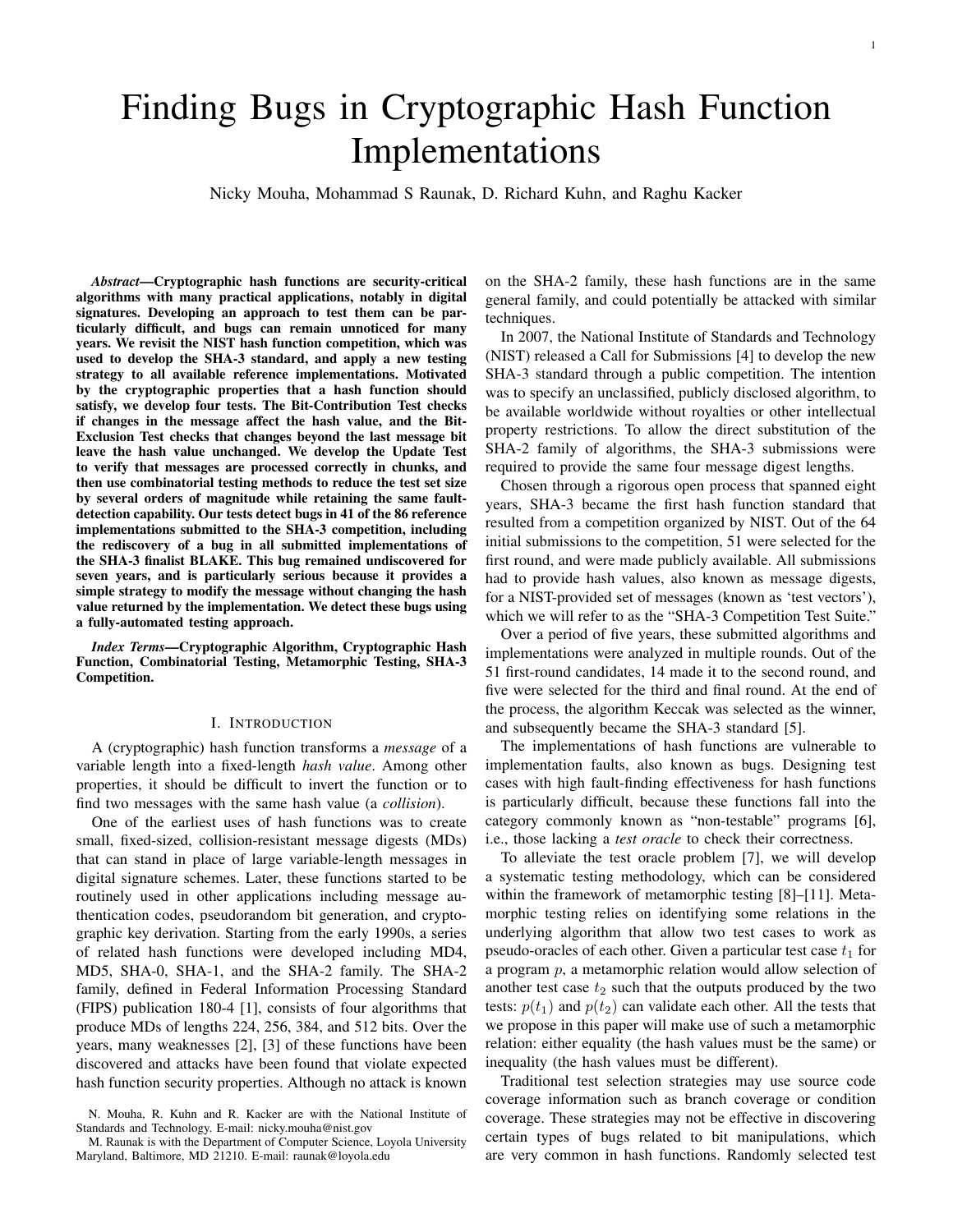cases, on the other hand, are likely to be weak in their fault discovering ability, because random generation of test values makes it highly likely that some special combinations of inputs will be missed.

In this paper, we will only focus on hash function implementations that follow the SHA-3 Competition API. Other algorithms and APIs are outside the scope of the research presented here. Furthermore, this work focuses only on the reference implementations of the SHA-3 candidates. Reference implementations are often the basis of other implementations, and it is reasonable to expect that the reference implementation can be used without modifcations. Bugs in reference implementations can have a serious impact for practical applications: for example, a bug in the RSA reference implementation [12] affected several commercial and non-commercial SSH implementations in 1999. Optimized implementations often contain sections that are specifc to a particular compiler, platform, or processor. As we restrict ourselves to a single build environment in this paper, the systematic testing of optimized implementations is out of scope, but nevertheless a very interesting topic for future work.

Between the rounds of the SHA-3 competition, the submitters were able to update their submissions. We took all submissions and their updates from the NIST website [13], a total of 86 implementations, and ran our tests on them. Through the selection of test cases that specifcally target potential vulnerabilities in the implementations, we discovered a large number of bugs, many of which have never been discovered before, or remained hidden for years.

We designed four sets of test cases, two of which are simple variations of each other, to investigate the effectiveness of better partitioning of the message space combined with a combinatorial approach in discovering bugs [14]. Our test that checks whether input differences affect the hash value, found errors in 19 out of 86 implementations. We also found 32 implementations that incorrectly handle the processing of a message in chunks. Lastly, 17 implementations were found to have bugs where the hash value is not uniquely determined by the message. We should note that none of these 68 bugs were discovered by the SHA-3 Competition Test Suite.

# *A. Outline*

The rest of the paper is organized as follows. After discussing related work and the limitations of existing approaches in Section II, we explain the background of hash function standardization and implementation validation in Section III. We introduce our new testing methods in Section IV, and apply them to all reference implementations submitted to the SHA-3 competition in Section V. We explore some bugs in detail in Section VI, in order to give more intuition about the bugs in the implementations, and the diffculty in detecting them at an early stage using traditional methods. In Section VII, we perform a code coverage analysis of various test suites. We discuss our results in Section VIII, and conclude the paper in Section IX.

# II. RELATED WORK AND TRADITIONAL APPROACHES

# *A. Related Work*

Implementations of cryptographic algorithms have been known to be a signifcant source of vulnerabilities for some time. Anderson [15], writing on why cryptosystems fail, cites a "senior NSA scientist" in 1993 as saying that "the vast majority of security failures occur at the level of implementation detail." Despite recognition of problems with many implementations, relatively little research has been done on systematic test methods tailored to cryptographic implementations. Most testing in the feld follows established practices for general software testing, but cryptographic software may have several bit operations expressed in a few lines of code, with relatively few conditionals. As we discuss in this paper, cryptographic algorithms typically have characteristics quite different from other types of software, such that traditional test methods do not apply well.

Braga and Dahab [16] note the prevalence of failures in cryptographic software, and the lack of widely accepted methods and tools to prevent such bugs. They also note that unique aspects of cryptographic code make ordinary static analysis tools less effective, and mention the need for functional testing. Nevertheless, their survey did not fnd systematic methods for deriving such tests.

A 2014 study [17] investigated the distribution of faws in cryptographic software implementations, fnding 269 reported vulnerabilities, of which 223 were found in applications, 39 in protocols, and 7 in cryptographic primitives. The same study reviewed open problems in testing cryptographic primitives and included an example found in a popular algorithm implementation, noting that conventional verifcation and testing methods do not address many low level operations used in cryptographic software and do not scale adequately.

Among the approaches described in this paper, combinatorial testing has been applied to cryptographic functions for detection of Trojan Horse malware [18] and for applications using cryptographic library functions [19]. Modelbased testing (MBT) has also been shown to be effective for cryptographic components [20], including hash function usage. However, in [20] MBT is applied at the application level (e.g., sequence of hash function calls), rather than for cryptographic primitives. Metamorphic testing has been applied to various security-related applications [21], and some work has been done towards developing metamorphic relations for cryptographic modules [22].

Very recently, Aumasson and Romailler [23] applied fuzz testing to compare two different implementations of the same cryptographic algorithm, and fnd several bugs in widely-used cryptographic libraries such as OpenSSL. Their technique is only effective when several implementations of an algorithm are available that do not all contain the same bug. In this paper, we look into techniques that overcome this limitation.

### *B. Limitations of Traditional Approaches*

A large part of software testing is inherently a selection process, where a very small subset from an often infnite set of test cases is selected to execute the Implementation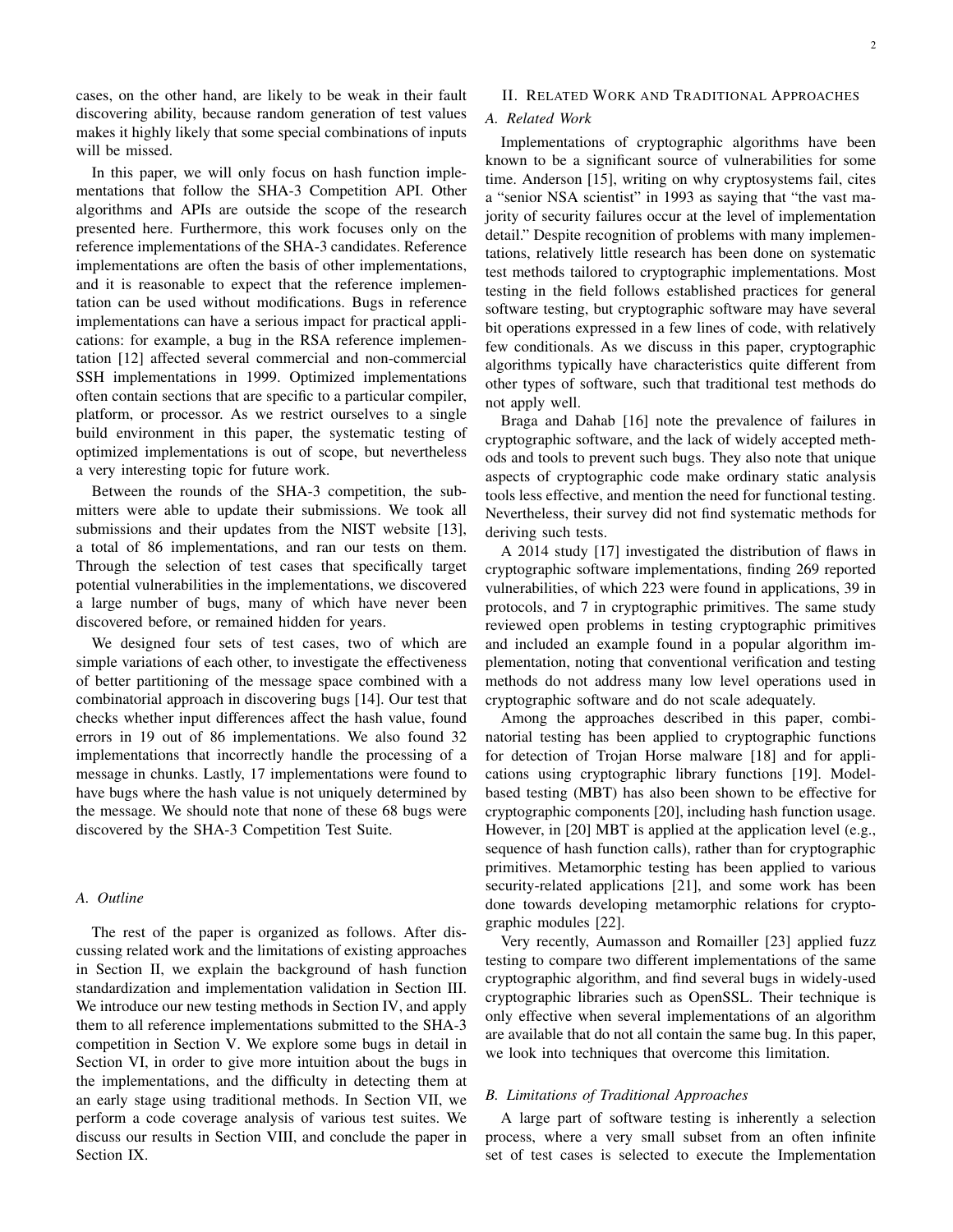Under Test (IUT). Due to our inability to perform 'exhaustive testing' in most cases and also due to the fact that software systems usually lack continuity, one can never use testing to prove the correctness of a system. As pointed out by Dijkstra [24], testing thus is primarily an approach to discover bugs. Consequently, the most effective test sets are those that are likely to discover the largest number of bugs or faults in the implementation.

The test suite design process is driven by two overarching questions:

- 1) How do we go about selecting the test cases from a practically infnite set of possible tests?
- 2) How do we know when we have selected enough test cases to feel confdent about the discovery of all, or nearly all, bugs in the system?

Over the last fve decades, testing researchers have tried to answer these questions by taking various approaches. Testing approaches can generally be characterized as either 1) white box or implementation-based testing; and 2) black box or specifcation-based testing.

White box testing assumes access to the source code and selects test cases based on how well they exercise different structural elements such as statements, branches, and paths of the IUT [25]. Selecting test cases based on structural coverage of the source code is known as meeting a coverage criterion. Statement coverage, branch coverage, and covering some subsets of paths (e.g. all-def or all-use) are common coverage criteria used for selecting test cases.

Black box testing, on the other hand, relies on the specifcation of the IUT as opposed to its implementation. Test cases, in the case of black box testing, are selected based on the expected behavior as defned in the requirements specifcation of the system. A stopping-rule for selecting test cases here is guided by other criteria such as partitioning the input space and ensuring some type of coverage of those partitions.

Test case selection for both white-box-based and black-boxbased coverage criteria often assume the presence of a *test oracle* – the mechanism through which one can defnitively conclude if an execution of the IUT has resulted in the expected behavior or not. In other words, the test oracle specifes when a test case has revealed a failure scenario.

Unfortunately, not all systems have well-defned or easily implementable test oracles. Computational learning as well as many other artifcial intelligence related algorithms, simulation models, and cryptographic algorithms are some examples of programs where it is diffcult to develop test oracles, because the test oracle may need to be as complex as the IUT. This makes it harder for designing and improving test cases for these types of programs.

The criteria based on covering structural elements of a program such as statements or branches are based on the observation that test cases that do not exercise a statement or a branch are unlikely to discover a bug in that structural element. Hence a simple objective is to select test cases that exercise all statements or branches. For complex programs, interactions of branches (specifc paths) that a specifc program execution traverses is also a good place to look for potential anomalies or bugs. Traditional approaches thus focus on test case selection that based on covering these structural elements.

Special scenarios arise with cryptographic algorithms. First, these algorithm implementations are classic examples of programs without test oracles. It is usually not possible to ascertain if the output generated by a cryptographic function is correct or not. Second, cryptographic algorithms often include many bit manipulations as opposed to long, winding, or complex paths through the program, which is not necessarily a common scenario for the vast majority of software that are developed and tested by software engineers. Consequently, ensuring the exercise of every statement or every branch may result in a set of trivial test cases that are not very effective in discovering bugs, especially the ones hiding deep inside in the bit manipulations.

These two characteristics make it particularly difficult to design test cases for cryptographic algorithms. Consequently, it also becomes diffcult to know when to stop adding test cases to a test suite and how to measure the effectiveness of a test suite.

# III. BACKGROUND OF HASH FUNCTION STANDARDIZATION AND VALIDATION

Before we elaborate our specifc approach and corresponding results from testing cryptographic hash function algorithms, a brief background discussion is necessary about how test cases were determined at NIST for testing cryptographic algorithms and their implementations.

US federal agencies that use cryptography to protect sensitive information must follow the standards and guidelines of the National Institute of Standards and Technology (NIST), and must validate their implementations, referred to as cryptographic modules.

To validate cryptographic modules according to FIPS 140-1 [26], *Security Requirements for Cryptographic Modules*, the Cryptographic Module Validation Program (CMVP) was established in 1995. Since the Federal Information Security Management Act (FISMA) of 2002, US federal agencies no longer have a statutory provision to waive FIPS. The Cryptographic Algorithm Validation Program (CAVP) [27] involves the testing of the implementations of FIPS-approved and NIST-recommended cryptographic algorithms, and is a prerequisite for the CMVP. The CAVP sends the inputs and possibly some intermediate computational state from a NIST reference implementation to the Implementation Under Test (IUT) and then compares the obtained and precomputed results.

In 1997, NIST launched an open competition for an Advanced Encryption Standard (AES) block cipher, and made a formal call for algorithms [28]. By 1998, ffteen AES candidate algorithms were received. In 2000, NIST announced that it had selected Rijndael for the AES [29].

As clarifed in the Call for Submissions of the AES competition [28], submitters were required to provide a single foppy disk with two types of test vectors: Known Answer Tests (KATs) and Monte Carlo Tests (MCTs). Testing using KATs and MCTs is the basis of the CAVP, and the underlying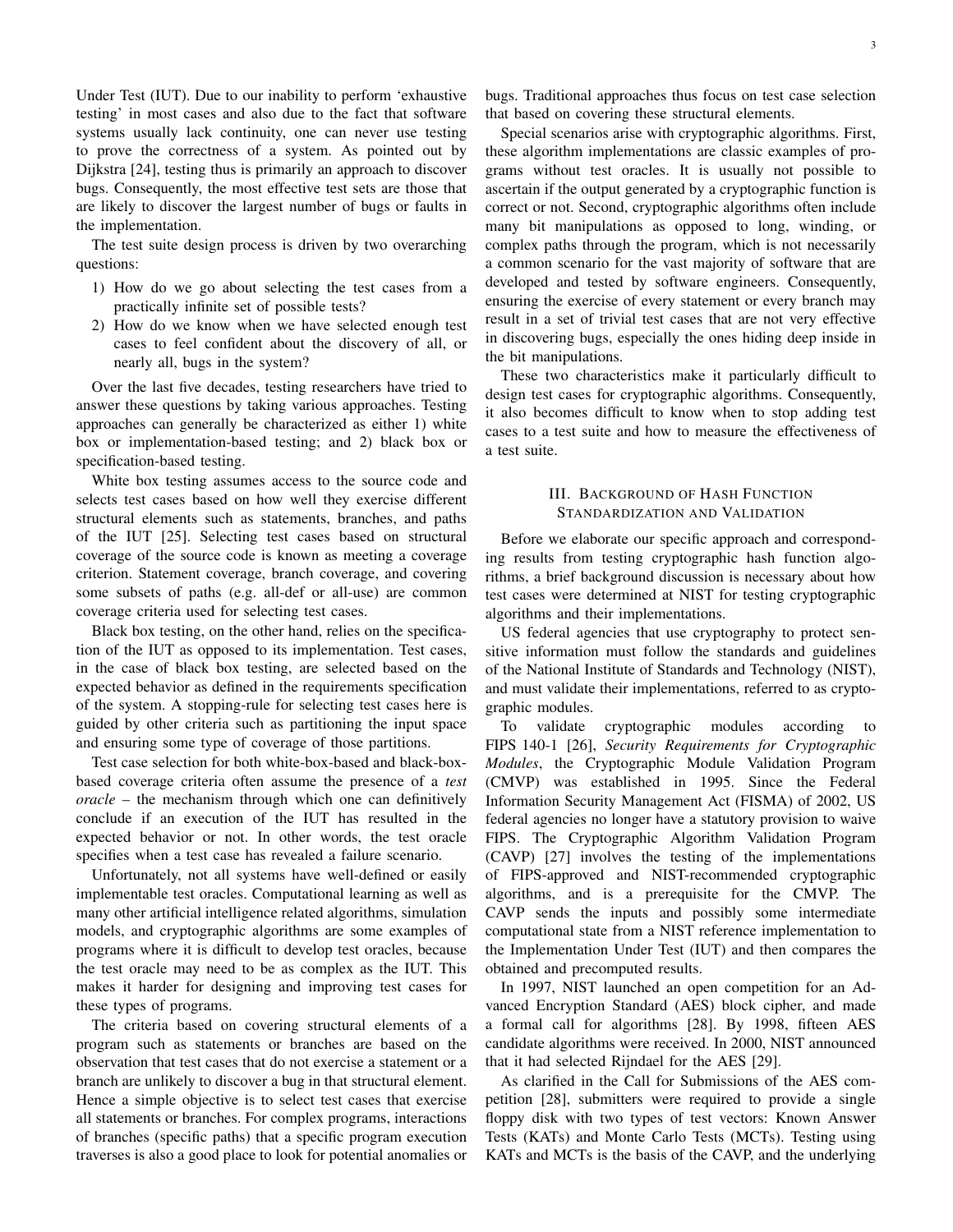ideas date back at least to 1977, when the National Bureau of Standards (NBS), the former name of NIST, published SP 500- 20 [30] to test the encryption and decryption operations of the Data Encryption Standard (DES). Originally, KATs were intended to "fully exercise the non-linear substitution tables" (S-boxes), whereas the MCTs contain "pseudorandom data to verify that the device has not been designed just to pass the test set."

In the context of the AES competition, a set of KAT inputs were provided by NIST, for which the submitters needed to generate the corresponding outputs. Clearly, NIST could not know at the time of submission whether these KAT inputs would fully excercise any tables used in an implementation of the submitted algorithm. Therefore, for algorithms that used tables, the submitters were additionally required to provide their own set of KATs that exercise every table entry. For the MCTs, the choice of the pseudorandom inputs was left to the submitters.

Inspired by SP 500-20 [30], the NIST-provided KATs for the AES competition consist of all vectors where one input (the plaintext or the secret key) is kept constant, and the other input is the set of all bit strings with exactly one bit set. The MCTs are identical to those of SP 500-20: the submitters needed to iterate the algorithm four million times on a given input, while providing the outputs after every multiple of ten thousand iterations.

During the NIST SHA-3 competition, the testing methodology was again borrowed from the CAVP, as the KATs and MCTs of the SHA-3 Competition Test Suite were based on the CAVP tests for SHA-2. In addition to this, the "Extremely Long Message Test," not present in the CAVP for SHA-2, required the submitters to generate the hash value corresponding to a message with a length of 1 GiB.

Of particular interest here is that the KATs provided by NIST to test hash functions never contain more than one test vector of any particular length. This is true for the SHA-2 standard in the CAVP, as well as for the SHA-3 Competition Test Suite. As we will show later, this property will limit the ability to discover implementation bugs, as some bugs can only be revealed by testing two messages of the same length.

The iteration used in the MCTs means that a large number of messages of the same length will be processed. But the MCTs required for the SHA-3 competition only process inputs of exactly 1024 bits, which will not reveal bugs that may be present for other message lengths.

Besides this testing effort by NIST, the most notable external testing effort of the SHA-3 candidate submissions came from Forsythe and Held of Fortify [31]. They downloaded all 43 submission packages of the SHA-3 candidates that were not withdrawn at the time of their analysis, and tested all reference implementations. Their testing effort detected bugs in only fve submissions: Blender, CRUNCH, FSB, MD6 and Vortex. Four types of bugs were found: buffer overfows, outof-bound reads, memory leaks and null dereferences.

# IV. EXPERIMENTATION ON TESTING SHA-3 CANDIDATES

To experiment with our test suite design and test case selection approaches, we have considered the SHA-3 competition for cryptographic hash functions and all the candidates submitted to it. A cryptographic hash function is designed to take an input string  $m$  of any size, and return a fixedsized bitstring as output,  $H(m)$ . The input string is commonly known as the 'message' and the output is called the 'message digest' or 'MD'. The message digest is also called the 'digest', 'hash value', or 'hash output'.

# *A. Properties of cryptographic hash functions*

To design our test cases for this experiment, we need to understand and possibly utilize the required characteristics of a (cryptographic) hash function. Informally, a hash function is expected to have the following main properties [32]:

- 1) *Preimage resistance.* Hash functions should be one-way functions. That is, given a message digest  $y$ , it should be infeasible to find a preimage, i.e., a message  $m$  for which  $H(m) = y$ .
- 2) *Second-preimage resistance.* Given a message m and a message digest  $H(m)$ , it should be infeasible to find a second message  $m'(m \neq m')$  with the same message digest, i.e.,  $\widetilde{H(m)} = H(m')$ . A one-way function is both preimage and second preimage resistant. However, it is possible to construct functions that are second-preimage resistant, but not preimage resistant [32, Note 9.20]. Due to this subtle difference, preimage resistance and second-preimage resistance are considered to be separate notions.
- 3) *Collision resistance.* It should be infeasible to fnd two different messages that produce the same message digest, i.e., finding  $m \neq m'$  for which  $H(m) = H(m')$ . Note that collisions necessarily exist due to the pigeonhole principle, however for a hash function it should be computationally infeasible to fnd them. Collision resistance implies second-preimage resistance, but it is a strictly stronger notion: the attacker can now choose both m and m', instead of choosing only m' (for a fixed m).
- 4) *Function behavior.* There is always an implicit property that comes with any mathematical function. This function property would require that for any message  $m$ , the computed digest  $H(m)$  is always deterministic. If m is not altered, it should always produce the same  $H(m)$ .

We have designed three different sets of test cases for our experiments, to detect violations of some of these properties in a particular *implementation* of a hash function. Our test suites may seem nominally large, i.e., a large number of hash values computed while testing each IUT. However, we should note three important factors:

- 1) Our test suites are comparable to the sizes of the SHA-3 Competition Test Suite that each IUT needed to provide hash values for.
- 2) The test suites could fnish executing in reasonable time, in the order of minutes or hours at most.
- 3) The number of test cases in our test suite is still much smaller than any exhaustive testing even in a reasonably restricted domain of different sized messages.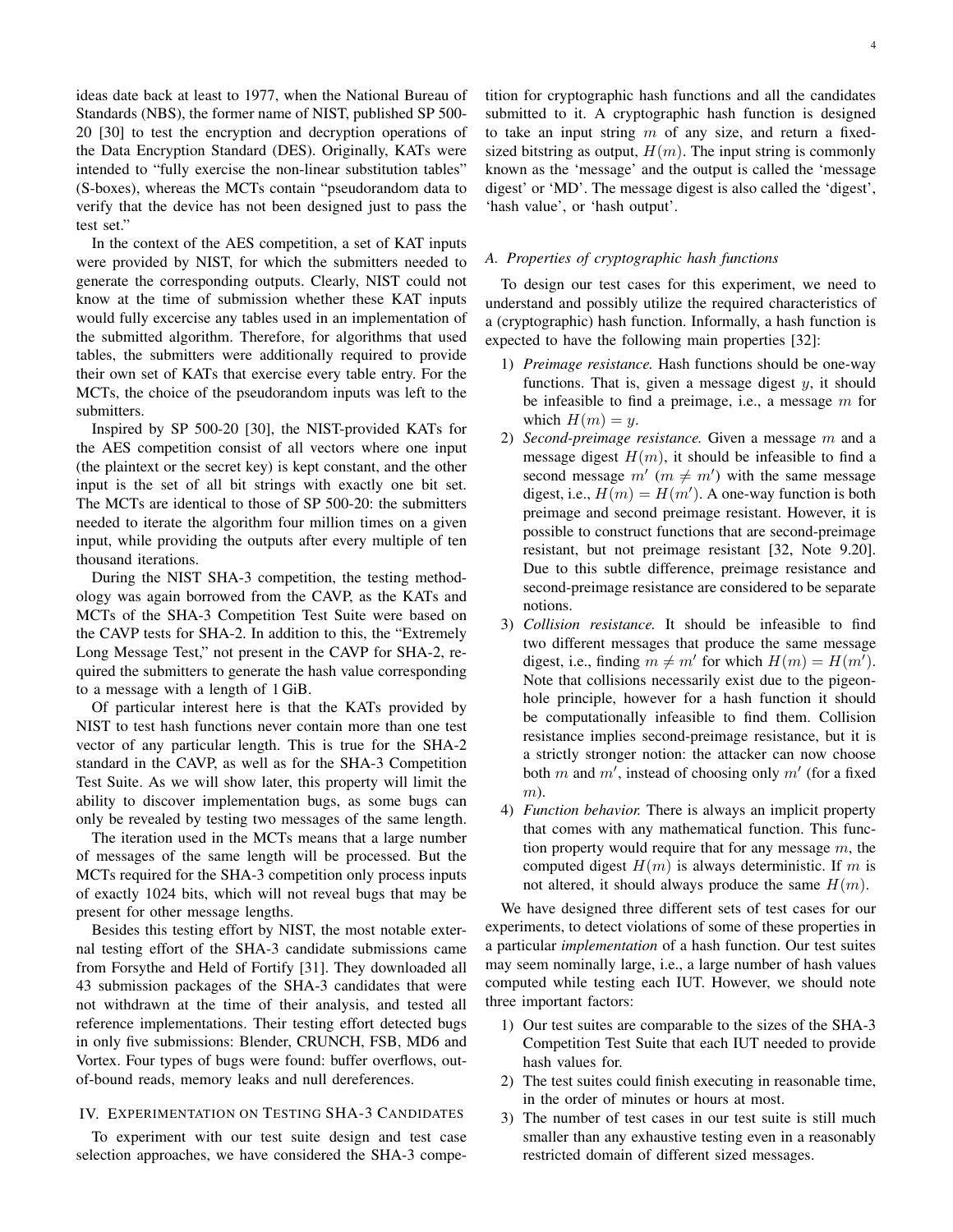TABLE I SHA-3 COMPETITION TEST SUITE SIZE (FOR EACH MESSAGE DIGEST  $SIZE)$ <sup>†</sup>

| Name of the Test           | # Message Digests |
|----------------------------|-------------------|
| Short Message KAT          | 2048              |
| Long Message KAT           | 513               |
| Extremely Long Message KAT |                   |
| Monte Carlo Test           | 100 000           |
| Total                      | 102562            |
|                            |                   |

†Not a good indicator for runtimes as messages vary in size.

TABLE II OUR TEST SUITE SIZES (FOR EACH MESSAGE DIGEST SIZE)†

| Name of the Test             | # Message Digests |
|------------------------------|-------------------|
| <b>Bit-Contribution Test</b> | 2 100 225         |
| <b>Bit-Exclusion Test</b>    | 131072            |
| <b>Update Test</b>           | 1 048 576         |
| Combinatorial Update Test    | 1510              |
| Total                        | 3 2 8 1 3 8 3     |

†Not a good indicator for runtimes as messages vary in size.

In Tables I and II, we show the number of message digests that are computed for the SHA-3 Competition Test Suite, compared to our test suite. The numbers are given for one message digest size, and therefore need to be multiplied by four to fnd the total number of message digests per hash function implementation.

Our test suite computes about 32 times more digests. However, our tests are roughly four times faster than the SHA-3 Competition Test Suite. The SHA-3 Competition Test Suite is dominated by the Extremely Long Message KAT. On the other hand our test suite's most time-consuming part is the Bit-Contribution Test. It computes about 2 million digests with an average size of 1024 bits, whereas the Extremely Long Message KAT processes one message of 1 GiB, which corresponds to about 8 million blocks of 1024 bits.

Furthermore, our test vectors are relatively short and independent of each other and can thus be executed in parallel, which is not the case for the Extremely Long Message KAT and the Monte Carlo Test of the SHA-3 Competition Test Suite. The speed advantage in favor of our test suite compared to the SHA-3 Competition Test Suite therefore increases when more cores are available or when the testing is done simultaneously on multiple machines. In the following discussion, we explain our test suite for one digest size. These tests are performed for each of the four different digest sizes that are required for a valid SHA-3 submission: 224, 256, 384 and 512 bits.

### *B. Bit-Contribution Test*

The frst set of test cases is designed with respect to the second-preimage resistance mentioned in Section IV-A. We call this set of test cases Bit-Contribution Test. In this scenario, we take a fixed message  $m$  of size  $n$  and compute the message digest,  $H(m)$ . We then systematically alter a single bit of m and compute  $H(m)$  again. We repeat the process for every single bit of  $m$ . As part of the test suite, we vary the size  $n$ from 0 to 2048. No bits are set in the degenerate case of  $n = 0$ ,

as this corresponds to the empty string. All these message digests are stored in a large table to then search for possible collisions. If no collisions are found, the Bit-Contribution Test is passed successfully.

The idea for this test suite is based on the fact that any good hash function should have some contribution from each of the bits of a message  $m$ . Thus, any single bit altered in m should be reflected in the digest  $H(m)$ . We have combined this insight for test case designs with the additional expectation that the digests of two distinct messages should not collide, even if one message is only a single bit longer (or shorter) than the other message. This reasoning explains why all digests are inserted into the same large table (regardless of the length of the message), and why the zero-length string is included as well.

A typical hash function will split a message into blocks of a particular size, after which processing is done on each block. Well-known hash functions such as MD5, SHA-1 and SHA-2 use block sizes of 512 or 1024 bits, and such block sizes are typical for many SHA-3 candidates as well. Our test suite thus stops at messages of 2048 bits, which is twice the largest commonly-used block size of 1024 bits.

For messages of size 1, 2, ..., 2048 bits, there are  $2048 \times$  $(1 + 2048)/2$  messages with exactly one bit set (one possible message of length one bit with one bit set, two possible messages of length two bits with one bit set, and so on). For the same range of messages, there are 2048 messages with all bits set to zero. We also add the empty string. This leads to  $2048 \times (1 + 2048)/2 + 2048 + 1 \approx 2^{21}$  different hash values in our Bit-Contribution Test for each of the digests sizes of the IUT.

# *C. Bit-Exclusion Test*

One of the requirements for the SHA-3 competition was that the candidate functions should properly handle messages whose sizes are not multiples of a byte. In other words, not only should the functions handle messages of size  $0, 8, 16, \ldots$  128,  $\ldots$ , 512 bits etc.; they should also be able to handle message lengths of fractional byte sizes such as 5, 43 or 509 bits.

Even though a message size is specifed to be a fxed number of bits, i.e., not multiple of a byte, the SHA-3 Competition API [33] requires the message to be provided in an array of bytes. Furthermore, the C programming language does not prevent the programmer from going past the end of the array, which could result in an implementation that incorrectly reads past the last bit of the message. As the API clarifes that the data to be processed should be in the first  $n$  bits, it is implied that the bit outside of the specified message size  $n$  should be ignored. This is consistent with the function behavior property of Section IV-A.

We therefore designed a set of test cases for various message lengths  $n$ , and then started altering bits outside of the specified size; i.e.,  $n^{th}$  bit,  $(n+1)^{th}$  bit,  $(n+2)^{th}$  bit etc. (assuming bit indices start at 0), and computed the hash value for each of these messages. We then look for a case where the message digest changes due to a bit alteration beyond  $n$ , while the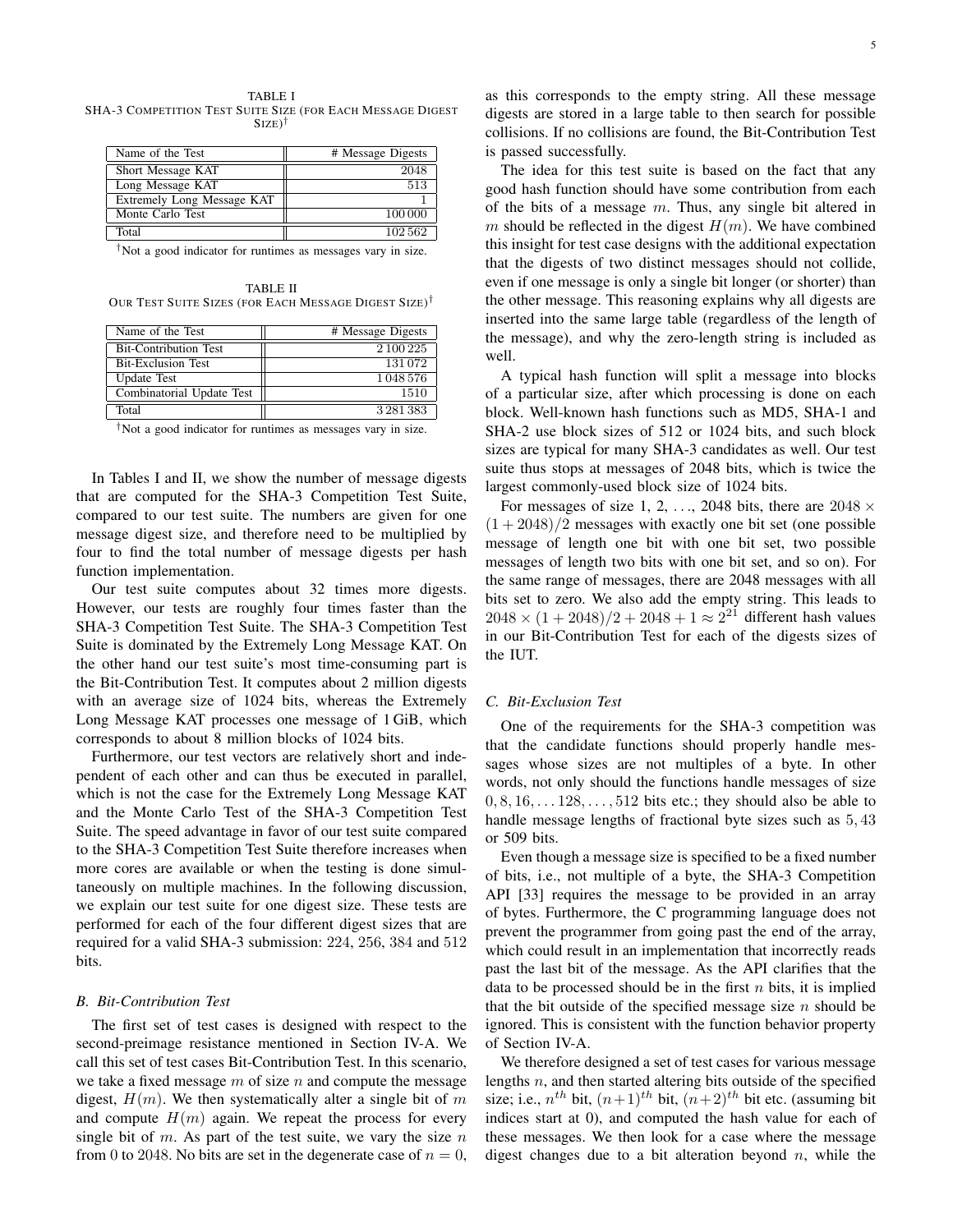message  $m$  within the specified size of  $n$  bits remains the same.

The idea behind the above scenario is that any bit outside the specifed size parameter should be excluded and should not contribute towards computing the digest. Consequently, perturbations beyond position  $n$  must not create a different digest for a particular message. As a concrete example, let us suppose that we provide a message of size 509. As the message is provided as a byte array, it is necessary for the calling application to store at least 512 bits of data. But the parameter to the Hash() function specifes that the digest  $H(m)$  is to be created based on the first 509 bits. If we provide the same message with a bit flipped in the  $509<sup>th</sup>$  position (assuming again that bit indices start at 0), this should not alter the message digest  $H(m)$ .

Our Bit-Exclusion Test suite computes  $2^{17}$  different message digests for each digest size of the IUT. This number is derived from multiplying the range of message sizes (2048, namely from 0 to 2047 bits) and the number of bits outside the message size (which is 32 bits in our test), and then doubling this value as we always perform two hashes: one with, and one without the specifed bit set.

#### *D. Update Test*

For our third set of test cases, we took a close look at the SHA-3 Competition API specifcation [33] looking for potential metamorphic relations. The API specifed that each implementation will have to provide four different functions: Init(), Update(), Final() and Hash(). The specifcation of the Update() API is important; it states:

This API uses a function called Update() to process data using the algorithm's compression function. Whatever integral amount of data the Update() routine can process through the compression function is handled. Any remaining data must be stored for future processing. For example, SHA-1 has an internal structure of 512-bit data blocks. If the Update() function is called with 768-bits of data the frst 512-bits will be processed through the compression function (with appropriate updating of the chaining values) and 256-bits will be retained for future processing. If 2048-bits of data were provided, all 2048-bits would be processed immediately. If incremental hashing is being performed, all calls to update will contain data lengths that are divisible by 8, except, possibly, the last call.

HashReturn Update (hashState \*state, const BitSequence \*data, DataLength databitlen)

Let us now look at the relevant sections of the Hash() function API specifcation, which states:

This function shall utilize the previous three function calls, namely Init(), Update(), and Final().

Let us suppose we invoke the Hash() function of a candidate IUT with a message  $m$  of size  $n$ ; and it produces the message digest  $y$ . Assume that we break the message  $m$  into multiple fractions such as  $m_1, m_2, \ldots, m_k$  where all sizes of any  $m_i$  are multiples of 8 except possibly for  $m_k$ . Let us suppose an invocation of Init(), followed by Update( $m_1$ ), Update( $m_2$ ), ..., Update( $m_k$ ) and finally ending with the invocation of Final() produces the message digest  $y'$ . Following the API specification requirements, the two message digests created in the above described fashion,  $y$  and  $y'$  must be the same. Note that this is actually again a manifestation of the function behavior property of Section IV-A.

The API includes this incremental processing requirement as it is necessary for the processing of very large messages. Also, in the case of communication over a network, often a message may not be available as a whole as it is transferred through packets. A hash function implementation should not wait for the whole message to arrive completely before starting the computation of the hash value.

Taking the above property into account, we designed our third set of test cases named Update Test. In this set of test cases we divide the message  $m$  into multiple fragments and invoke Init(), multiple Update $(m_i)$  and Final(). We compare the two message digests produced in this fashion. If they do not match, we have a scenario where the API requirements specifcation has not been met by the IUT.

The frst and second fragments consist of message lengths ranging from 0 to 2047 bits, such that the frst fragment contains all lengths that are divisible by eight, and the second fragment contains all message lengths in the range. Two hashes are computed for each combination: one where the message is processed in two fragments, and another where the same message is processed in one fragment. Our Update Test suite therefore computes  $(2048/8) \times 2048 \times 2 = 2^{20}$  different hash values for each digest size of the IUT.

#### *E. Combinatorial Update Test*

Our last set of test cases is a simple variation of the Update Test described above. It was developed by utilizing insights and methods from combinatorial testing. This approach includes two primary components: (1) design of an input model for partitioning the inputs into equivalence classes; and (2) use of a covering array or sequence covering array to map combinations of values from the input model into executable tests. A variety of methods can be used in developing the input model, including classifcation tree methods and traditional boundary value analysis. In this case we used the Update Test to select test variable values. The ACTS (Automated Combinatorial Testing for Software) tool [34] was used to produce a two-way covering array of the input values, and then each row of the covering array was converted to an executable test. This made possible a roughly 700:1 reduction in test set size, while still fnding all bugs discovered in the exhaustive testing discussed in Section IV-D.

Combinatorial testing's ability to reduce the test set size is based on the discovery that software faults "in the wild" involve only a few factors [14]. That is, most faults are triggered by one or two factors interacting with each other, with progressively fewer faults getting discovered by three or more interacting factors. This empirical observation is sometimes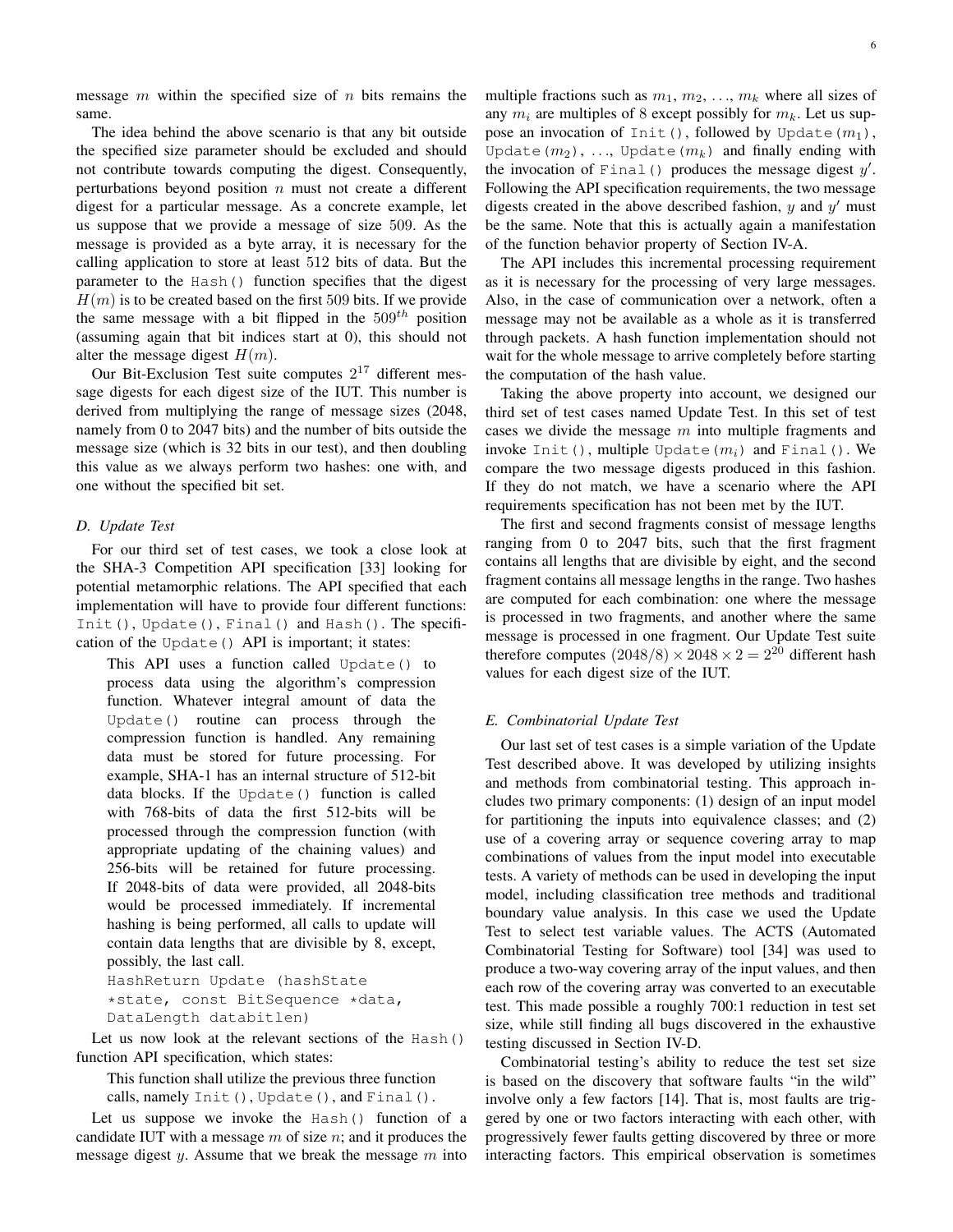TABLE III INPUT MODEL FOR COVERING ARRAY TO DIVIDE THE MESSAGE INTO MULTIPLE FRAGMENTS

| Fragments    Input values to be chosen for that fragment (in bits)                                                                                                                                                                |
|-----------------------------------------------------------------------------------------------------------------------------------------------------------------------------------------------------------------------------------|
|                                                                                                                                                                                                                                   |
|                                                                                                                                                                                                                                   |
|                                                                                                                                                                                                                                   |
| Fragment 1   0, 8, 16, 24, 32, 30, 48, 56, 64<br>Fragment 2   0, 8, 16, 24, 32, 30, 48, 56, 64<br>Fragment 3   0, 8, 16, 32, 64, 128, 256, 512, 1024, 2048<br>Fragment 4   0, 1, , 65, 127, 128, 129, 255, 256, 257, 511, 512, 51 |

referred to as the *interaction rule*. So far no faults have been observed that involve more than six factors. Consequently, testing  $t$ -way combinations of variable values, for small  $t$ , can produce test sets that are as effective as exhaustive testing, but orders of magnitude smaller [35], [36].

To accomplish the judicious covering of the different message fragments, we designed the input model shown in Table III. In combinatorial testing parlance, the input model is a  $9<sup>2</sup>10<sup>1</sup>75<sup>1</sup>$  configuration (two variables of 9 values each, one variable of 10 values, and one variable of 75 values). From this model, we used the ACTS tool to generate a two-way covering array, which includes all two-way combinations of these values, containing 755 rows. Each row of the covering array is converted into a test, as described below.

Let us consider a typical row in the two-way covering array created out of the input model shown in Table III (with input sizes given in bits): *64, 48, 512, 257*. When we use this combination as a test case, we will compute  $Hash(m)$  on a message of size 881 bits. Then we will break that same message in four parts and invoke Init(), Update( $m_{64}$ ), Update( $m_{48}$ ), Update( $m_{512}$ ), Update( $m_{257}$ ), and Final(). Once we have the two message digests computed, we will compare them for equality.

As mentioned above, this test suite is designed to detect the exact same types of failures as the test suite in Section IV-D; except with a tiny fraction of the number of test cases. Our test suite, in this case, computed  $2 \times 755 = 1510$  message digests for each digest size of the IUT. In our experiments, we found that these 1510 digests detected the same faults as the Update Test of Section IV-D containing 1 048 576 digests.

#### V. RESULTS

Our four test suites discovered a number of failures for some of the test cases. We will list all IUTs that failed at least one test case in our test suites. Recall that there were 64 candidates that were submitted to the competition. After initial requirements check in the submission package, 51 of the submissions were selected for the frst round. With multiple years of scrutiny, analyses, and feedback, 14 were chosen for the second round, out of which fve became fnalists.

Through each of the rounds, the submitters were allowed to submit minor updates to their implementations. We considered all the 51+14+5=70 versions of the submissions. Additionally, some intermediate updates were submitted to the SHA-3 competition, for example to provide an updated specifcation document or to fix a bug in the implementation. There were 16 such updates with changes in the source code of the reference implementation, which brings our total number of IUTs to 86.

Whenever possible, the compilation was performed on Windows 7 using GCC version 5.4.0 under Cygwin. Compilation failed for the candidate ARIRANG because the reference implementation was incompatible with the SHA-3 Competition API; however this problem was fxed in an intermediate update. For all other submissions, we succeeded at compiling the reference implementations in our build environment. We consider a candidate implementation to have failed if one of our tests detects an inconsistency, if compilation fails due to an incompatibility with the API, or if the program crashes (e.g., due to a memory leak).

Our results are shown in Tables IV and V. Out of the 86 different candidate reference implementations, 19 failed the Bit-Contribution Test, 17 failed the Bit-Exclusion Test, and 32 failed the Update Test. The Combinatorial Update Test discovered the same bugs as the Update Test, and is therefore not shown in the table. In Section VI, we will delve deeper into the nature of some of these bugs and why our approach was effective in revealing them.

#### VI. SOME BUG DETAILS

In this section we describe a few of the bugs found in some detail, in order to show why they escaped detection for many years. We focus mostly on bugs in the SHA-3 fnalists, but also consider some implementations of prominent frst-round and second-round submissions, in particular when they contained serious bugs that nevertheless remained undiscovered for a long time.

#### *A. BLAKE*

The hash function BLAKE [37] was submitted to the SHA-3 competition by Aumasson et al., and was eventually selected as one of the fve fnalists. As mentioned earlier, there is an implementation bug that is still present today in the source code of all BLAKE implementations on the official SHA-3 competition website [13], the frst of which appeared in 2008. In 2015, the reference implementation on the BLAKE website [38] was updated with a rather cryptic statement saying that the update "fxed a bug that gave incorrect hashes in specifc use cases."

In a talk at TROOPERS 2016, Aumasson [39] confrmed that the bug remained unnoticed for seven years, after which it was "found by a careful user." However, no information is provided on how the bug was found, and there is no information on the scenarios under which the bug could present itself, nor about the potential impact of the bug on real-world applications.

In his talk, Aumasson explained that "test vectors are less useful" for detecting faults when the specifcation is not followed. The SHA-3 Competition Test Suite has been ineffective in discovering this bug in BLAKE: it is present in all submitted implementations, and therefore all implementations (reference and optimized) produce the same results for those test vectors.

We not only independently rediscovered this bug, but we also show that it can easily be found using our testing approach using only a small set of test vectors. In particular, the Update Test detects an inconsistency between processing the message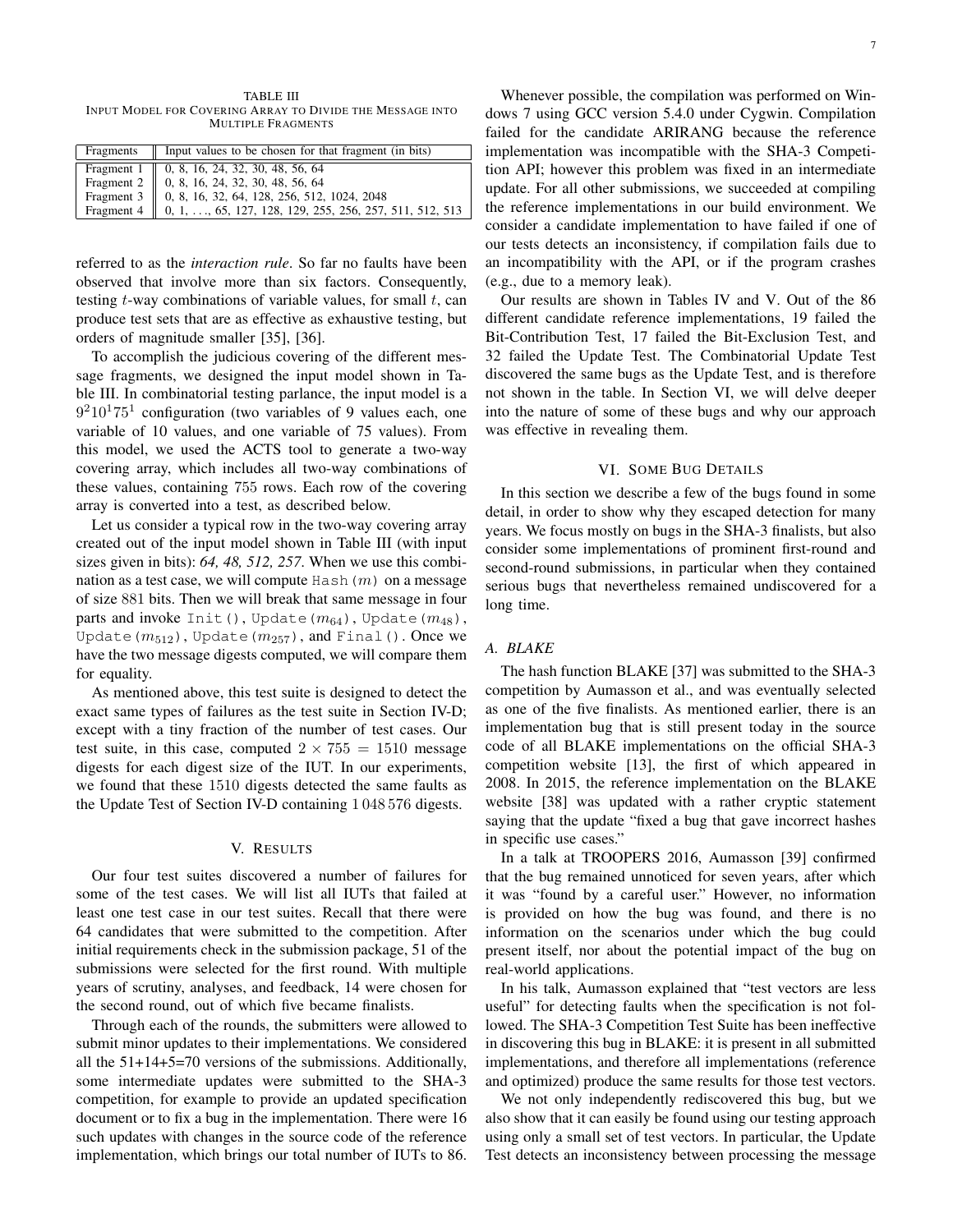TABLE IV<br>Our Test Results for All SHA-3 Competition Reference Implementations<sup>‡</sup>

| Name of the Submission     | <b>Bit-Contribution</b><br>Test | <b>Bit-Exclusion</b><br>Test | Update<br>Test   | Summary          |
|----------------------------|---------------------------------|------------------------------|------------------|------------------|
| Abacus                     |                                 | failed                       | passed           | failed           |
| ARIRANG                    | passed<br>failed<br>failed      |                              | failed           | failed           |
| <b>ARIRANG Update</b>      | passed                          | passed                       | passed           | passed           |
| AURORA                     | passed                          | passed                       | passed           | passed           |
| BLAKE                      | failed                          | passed                       | failed           | failed           |
| <b>BLAKE Round 2</b>       | passed                          | passed                       | failed           | failed           |
| <b>BLAKE Final Round</b>   | passed                          | passed                       | failed           | failed           |
| Blender                    | failed                          | passed                       | failed           | failed           |
| Blue Midnight Wish         | passed                          | passed                       | failed           | failed           |
| Blue Midnight Wish Round 2 | passed                          | passed                       | failed           | failed           |
| <b>BOOLE</b>               | passed                          | passed                       | passed           | passed           |
| Cheetah                    | failed                          | passed                       | failed           | failed           |
| <b>CHI</b>                 | passed                          | passed                       | passed           | passed           |
| CHI Update                 | passed                          | passed                       | passed           | passed           |
| CRUNCH                     | failed<br>passed                | failed<br>passed             | failed<br>failed | failed<br>failed |
| CRUNCH Update<br>CubeHash  | passed                          | passed                       | passed           | passed           |
| CubeHash Round 2           | passed                          | passed                       | passed           | passed           |
| DCH                        | passed                          | passed                       | passed           | passed           |
| Dynamic SHA                | passed                          | failed                       | passed           | failed           |
| Dynamic SHA2               | passed                          | failed                       | passed           | failed           |
| <b>ECHO</b>                | passed                          | passed                       | passed           | passed           |
| ECHO Round 2               | passed                          | passed                       | passed           | passed           |
| ECOH                       | passed                          | passed                       | failed           | failed           |
| EDON-R                     | passed                          | passed                       | failed           | failed           |
| EDON-R Update              | passed                          | passed                       | failed           | failed           |
| EnRUPT                     | passed                          | passed                       | failed           | failed           |
| <b>ESSENCE</b>             | passed                          | passed                       | passed           | passed           |
| FSB                        | passed                          | passed                       | passed           | passed           |
| Fugue<br>Fugue Round 2     | failed<br>failed                | failed<br>failed             | passed           | failed<br>failed |
| Fugue Round 2 Update       | passed                          | failed                       | passed<br>passed | failed           |
| Grøstl                     | passed                          | passed                       | passed           | passed           |
| Grøstl Round 2             | passed                          | passed                       | passed           | passed           |
| Grøstl Final Round         | passed                          | passed                       | passed           | passed           |
| Hamsi                      | failed                          | passed                       | failed           | failed           |
| Hamsi Update               | failed                          | passed                       | failed           | failed           |
| Hamsi Round 2              | passed                          | passed                       | failed           | failed           |
| JH                         | failed                          | failed                       | failed           | failed           |
| JH Update                  | passed                          | failed                       | failed           | failed           |
| JH Round 2                 | passed                          | failed                       | failed           | failed           |
| JH Final Round<br>Keccak   | passed                          | failed                       | passed           | failed           |
| Keccak Round 2             | passed<br>passed                | passed<br>passed             | passed           | passed<br>passed |
| Keccak Final Round         | passed                          | passed                       | passed<br>passed | passed           |
| Khichidi-1                 | failed                          | passed                       | passed           | failed           |
| <b>LANE</b>                | failed                          | passed                       | failed           | failed           |
| Lesamnta                   | passed                          | passed                       | passed           | passed           |
| Luffa                      | passed                          | passed                       | passed           | passed           |
| Luffa Round 2              | passed                          | passed                       | passed           | passed           |
| <b>LUX</b>                 | passed                          | passed                       | failed           | failed           |
| MCSSHA3                    | passed                          | passed                       | passed           | passed           |
| MD6                        | passed                          | passed                       | passed           | passed           |
| MD6 Update                 | passed                          | passed                       | passed           | passed           |
| MeshHash<br>NaSHA          | passed<br>failed                | passed<br>failed             | passed<br>failed | passed<br>failed |
| NaSHA Update               | failed                          | failed                       | failed           | failed           |
| SANDstorm                  | passed                          | passed                       | passed           | passed           |
| SANDstorm Update           | passed                          | passed                       | passed           | passed           |
| Sarmal                     | passed                          | passed                       | passed           | passed           |
| Sgàil                      | passed                          | passed                       | passed           | passed           |
| Shabal                     | passed                          | passed                       | passed           | passed           |
| Shabal Round 2             | passed                          | passed                       | passed           | passed           |
| SHAMATA                    | passed                          | passed                       | failed           | failed           |
| SHAvite-3                  | passed                          | passed                       | failed           | failed           |
| SHAvite-3 Update           | passed                          | passed                       | failed           | failed           |
| SHAvite-3 Round 2          | passed                          | passed                       | passed           | passed           |
| SHAvite-3 Round 2 Update   | passed                          | passed                       | passed           | passed           |
| SIMD                       | passed                          | passed                       | passed           | passed           |

‡ The results of the Combinatorial Update Test are identical to those of the Update Test.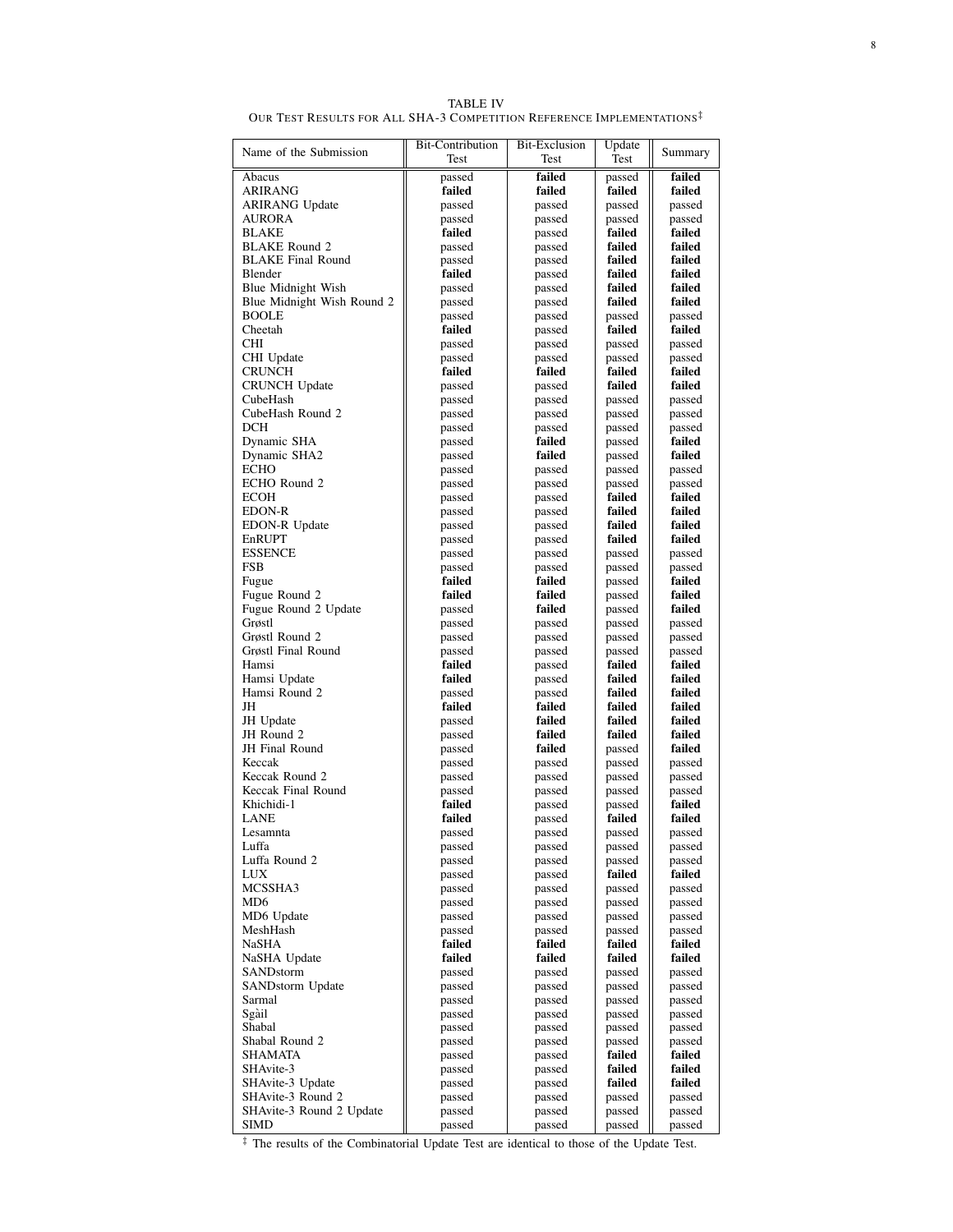TABLE V CONTINUATION OF TABLE IV: OUR TEST RESULTS FOR ALL SHA-3 COMPETITION REFERENCE IMPLEMENTATIONS<sup> $‡$ </sup>

| Name of the Submission | <b>Bit-Contribution</b><br>Test | <b>Bit-Exclusion</b><br>Test | Update<br>Test | Summary |
|------------------------|---------------------------------|------------------------------|----------------|---------|
| SIMD Update            | passed                          | passed                       | passed         | passed  |
| SIMD Round 2           | passed                          | passed                       | passed         | passed  |
| Skein                  | passed                          | passed                       | passed         | passed  |
| Skein Update           | passed                          | passed                       | passed         | passed  |
| Skein Round 2          | passed                          | passed                       | passed         | passed  |
| Skein Final Round      | passed                          | passed                       | passed         | passed  |
| Spectral Hash          | failed                          | passed                       | failed         | failed  |
| Spectral Hash Update   | failed                          | passed                       | failed         | failed  |
| Stream Hash            | failed                          | failed                       | passed         | failed  |
| <b>SWIFFTX</b>         | passed                          | passed                       | passed         | passed  |
| Tangle                 | passed                          | passed                       | passed         | passed  |
| TIB <sub>3</sub>       | passed                          | passed                       | passed         | passed  |
| Twister                | failed                          | passed                       | failed         | failed  |
| <b>Vortex</b>          | failed                          | failed                       | failed         | failed  |
| Vortex Update          | passed                          | failed                       | failed         | failed  |
| WaMM                   | passed                          | passed                       | passed         | passed  |
| Waterfall              | passed                          | passed                       | passed         | passed  |
| Total Failed           | 19                              | 17                           | 32             | 41      |

‡ The results of the Combinatorial Update Test are identical to those of the Update Test.

at once using Hash(), and processing it in variable-sized blocks using Init(), several calls to Update(), and then Final() to produce the message digest.

This BLAKE bug affects all output sizes of the hash function. The Update32() function of the reference and optimized implementations contains the following incorrect statement:

if ( left & ( (databitlen >> 3) & 0x3F) 
$$
\geq
$$
 \n $=$  \n $=$  \n $=$  \n $=$  \n $=$  \n $=$  \n $=$  \n $=$  \n $=$  \n $=$  \n $=$  \n $=$  \n $=$  \n $=$  \n $=$  \n $=$  \n $=$  \n $=$  \n $=$  \n $=$  \n $=$  \n $=$  \n $=$  \n $=$  \n $=$  \n $=$  \n $=$  \n $=$  \n $=$  \n $=$  \n $=$  \n $=$  \n $=$  \n $=$  \n $=$  \n $=$  \n $=$  \n $=$  \n $=$  \n $=$  \n $=$  \n $=$  \n $=$  \n $=$  \n $=$  \n $=$  \n $=$  \n $=$  \n $=$  \n $=$  \n $=$  \n $=$  \n $=$  \n $=$  \n $=$  \n $=$ 

The BLAKE design team proposes to fix the bug by omitting the  $\&$  0x3F, thereby correcting the statement as follows:

$$
\begin{array}{l}\n \text{if (left && ( (databitlen > > 3) )} \\
 & & & & & & \\
 \hline\n & & & & & & \\
 \hline\n & & & & & & \\
 \end{array}
$$

The 224-bit and 256-bit output sizes of BLAKE use the Update32() function to process the message in blocks of 64 bytes. As there are  $2^3 = 8$  bits in one byte, the shift operation (databitlen >> 3) represents the number of complete bytes of the message data that is to be processed by the Update32() function. Followed by  $\&$  0x3F, we have the number of complete bytes modulo the block size of 64 bytes.

In Update64(), which is used to provide the 384-bit and 512-bit output sizes of BLAKE, the message is processed in blocks of 128 bytes. Here, we fnd the exact same bug in the reference and optimized implementations, except that the corresponding statement contains 0x7F instead of 0x3F.

It seems unlikely that the  $\&$  0x3F and  $\&$  0x7F in BLAKE would raise suspicion during a careful line-by-line inspection of the source code. In fact, we could even say that the bug is not in these particular lines of code. Rather, the bug is due to the interaction with other parts of the code, which create a specifc corner case that is not handled correctly.

To see this, let us describe an example input scenario where the bug manifests itself. First, assume that Update() is called on one byte. For a 224-bit or 256-bit output value, the call to Update() is passed on to Update32(). As one byte is clearly less than one complete block of 64 bytes, it will be necessary to store this byte in a buffer. Then, assume that Update32() is called again, this time on a full block of 64 bytes.

The variable left in the BLAKE implementation keeps track of the number of bytes in this buffer, which in our case is one. The "unused" bytes in the buffer are stored in  $f111$ , which is set to  $64$  - left, or  $63$  in our example. Given that  $64 \& 0x3F$  equals zero, which is smaller than 63, the if-clause is not executed.

Right after the if-clause, there is a while( databitlen >= 512 ) that will evaluate to true, as we process a block of 64 bytes, which is 512 bits. In this specifc case, a 64 byte block is processed that contains the 64-byte input for the current call of Update32(), without taking the byte in the buffer into account. In fact, the byte in the buffer will be "forgotten," as the variable state->datalen that keeps track of the number of bytes in the buffer is set to 0 at the end of Update32().

This creates an inconsistency with a single call to Update32() with a corresponding 65-byte message, and therefore results in an incorrect implementation. But the problem is actually worse, as we can now trivially create a second preimage: given one message and its corresponding hash value, it is easy to produce another message (processed using a specifc sequence of Update() calls) that results in the same hash value.

To see this, recall from our example that the frst call to Update32() using a one-byte message has no effect when it is followed by a second call to Update32() on a 64-byte block. Therefore, we can omit this first call Update32() without affecting the internal state of the hash function. When the hash value is calculated using Final(), it will be the same, regardless of whether the one-byte call to Update32() was performed.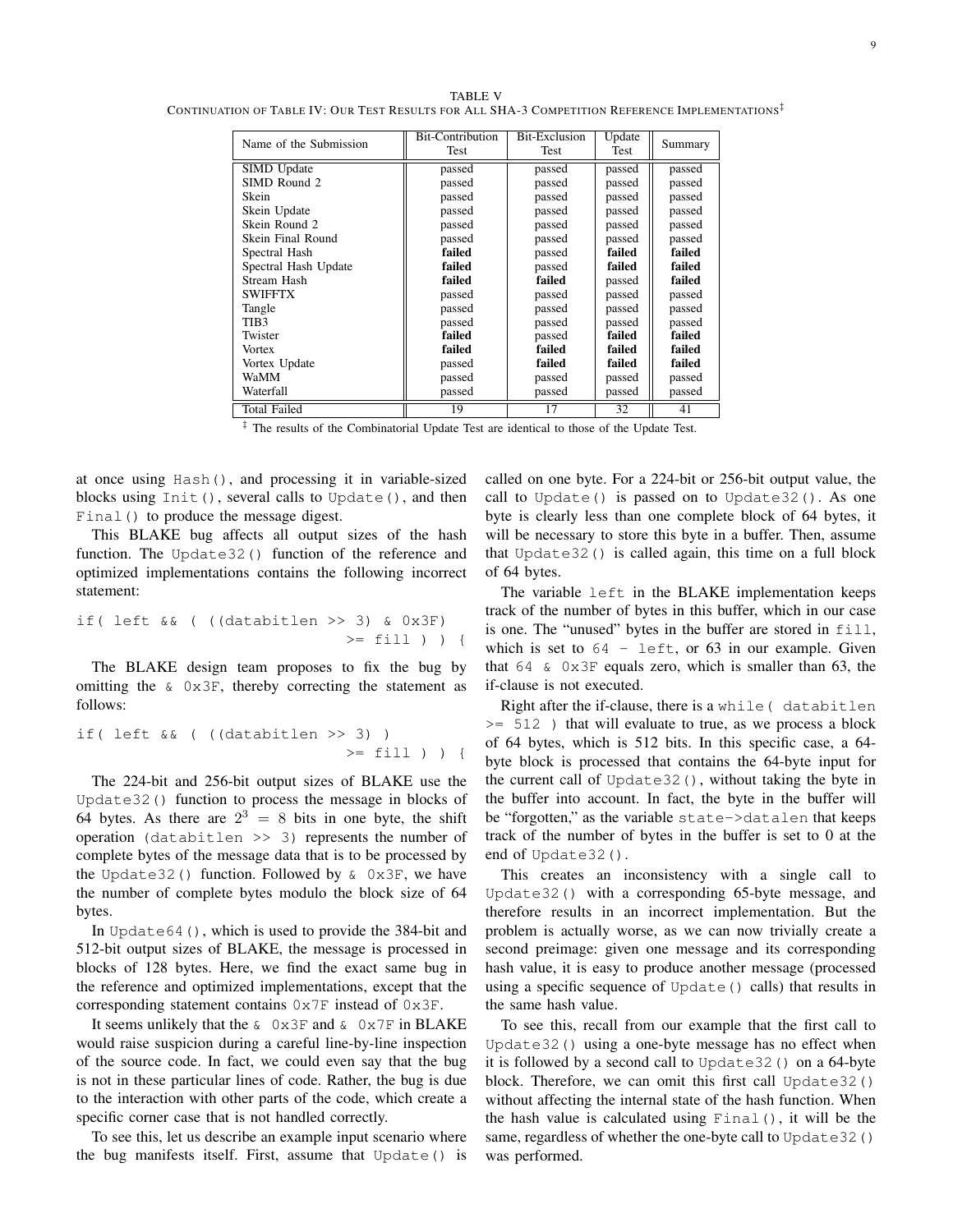#### *B. LANE*

The hash function LANE was designed by Indesteege [40]. It was selected for the frst round of the SHA-3 competition, but did not advance to the second round. We independently rediscovered a bug in all implementations of LANE (reference and optimized) that are available on the official SHA-3 competition website [13].

In 2009, Cornel Reuber informed the LANE designer of this particular bug [41]. Afterwards, the implementation on the LANE website [42] was updated, without mentioning the bug on the LANE website, the updated source code, or the supporting documentation. No public announcement was made either, and the LANE implementation on the SHA-3 website currently still contains this bug. For this reason, we expect that no more than a handful of people are currently aware that the implementation on the official SHA-3 website contains this particular bug.

This bug in the LANE implementation is extremely damaging, because it will ensure that the same hash value will be returned for all messages of a particular length, regardless of the content of the message. This makes it trivial to construct second preimages for the implementation of the hash function: for the problematic message lengths, any message of a particular length can be replaced by another message of the same length, without affecting the hash value.

We easily rediscovered the bug using the Bit-Contribution Test, which fips the input bits of a message and checks if the output hash value is altered. We note that for LANE, all hash outputs are distinct in the SHA-3 Competition Test Suite. This is because the those KAT test vectors only contain one message of any particular length. The MCT contain several hash values for 1024-bit messages, however the bug that we will describe is not present for this message length.

For now, let us consider LANE with 224-bit and 256-bit hash output sizes. A similar bug will appear for the 384-bit and 512-bit hash outputs, as we will briefy describe later. The message in LANE is processed in blocks of BLOCKSIZE bytes. For 224-bit and 256-bit outputs, BLOCKSIZE equals 64. The bug that we will now describe, appears for messages whose length (in bits) is 505 to 511 modulo 512. Later, we will revisit the 384-bit and 512-bit output sizes, and describe a bug for messages of length (in bits) 1017 to 1023 modulo 1024.

The bug appears in the following line:

$$
const \text{ DataLength } n = (((state->databitcount\n-- 1) >> 3) + 1) & 0x3f;
$$

In the updated implementation on the LANE website, the bug is fxed as follows:

$$
\begin{array}{rcl}\n\text{const}\n\text{ DataLength}\n\text{ n} &= \left( \left( \text{state} - \text{Databitcount} \right. \\
\text{& 0x1ff} & - 1 \right) & > 3 \right) + 1;\n\end{array}
$$

As messages are processed in blocks of BLOCKSIZE bytes, the hash function implementation maintains a buffer to store incomplete blocks that still need to be processed. The variable n is intended to compute the number of bytes in this buffer.

When state->databitcount is 505 to 511 modulo 512, there are BLOCKSIZE bytes in the buffer. The incorrect implementation, however, returns 0 instead of BLOCKSIZE. For all other values of state->databitcount, the old and the updated implementation give the same value for n.

Now, let us see what happens in the padding routine, which zeroes out the last BLOCKSIZE-n bytes of the buffer:

# memset(state->buffer + n, 0, BLOCKSIZE-n);

For the problematic message lengths, this padding routine should not overwrite any data in the buffer. However, the incorrect implementation zeroes out the entire buffer. As a result of this, the hash value will be independent of the content of the message for these particular message lengths.

When a 384-bit or 512-bit hash output is requested, the problematic code is also present, however with  $\&$  0x7f instead of  $\&$  0x3f. For these hash output sizes, every message of length 1017 to 1023 modulo 1024 will return the same hash value.

We note that fixing this particular bug is not sufficient to guarantee that the implementation is correct. In fact, our Update Test found that the latest reference implementation of LANE contains another bug, which is currently still present on the SHA-3 competition website as well as on the designer's website.

#### *C. Fugue*

Fugue [43] was designed by Halevi, Hall and Jutla of IBM T.J. Watson Research Center. It was submitted to the SHA-3 competition, where it became one of the fourteen candidates that advanced to the second round in July 2009.

In October 2009, Jutla made an announcement to the official SHA-3 competition mailing list, where he pointed out that Stefan Tillich discovered a bug in the Fugue implementation. In particular, for all messages for which the length (in bits) is not divisible by eight, the implementation erroneously zeroes out the last incomplete byte. Jutla clarifes that the bug is present in all implementations.

This bug makes it trivial to generate second preimages for all Fugue implementations. In particular, if two messages contain a difference in the last incomplete byte, the difference will be zeroed out, and the hash output will be identical. We rediscovered this bug using the Bit-Contribution Test, which detects whether a difference in the last incomplete byte affects the hash output. The KATs that were submitted by the Fugue team to NIST were wrong, but they do not contain any collisions. This is perhaps not so surprising, as the SHA-3 Competition KATs do not contain more than one message of a particular length.

The bug is present in the following line in SHA3api\_ref.c:

memset((uint8\*)state->Partial + ((state->TotalBits&31)/8),0,need/8);

When the number of bits in a message is not a multiple of eight, the number of bytes should be rounded up, instead of rounded down. This bug is corrected in the updated Fugue implementation as follows:

memset((uint8\*)state->Partial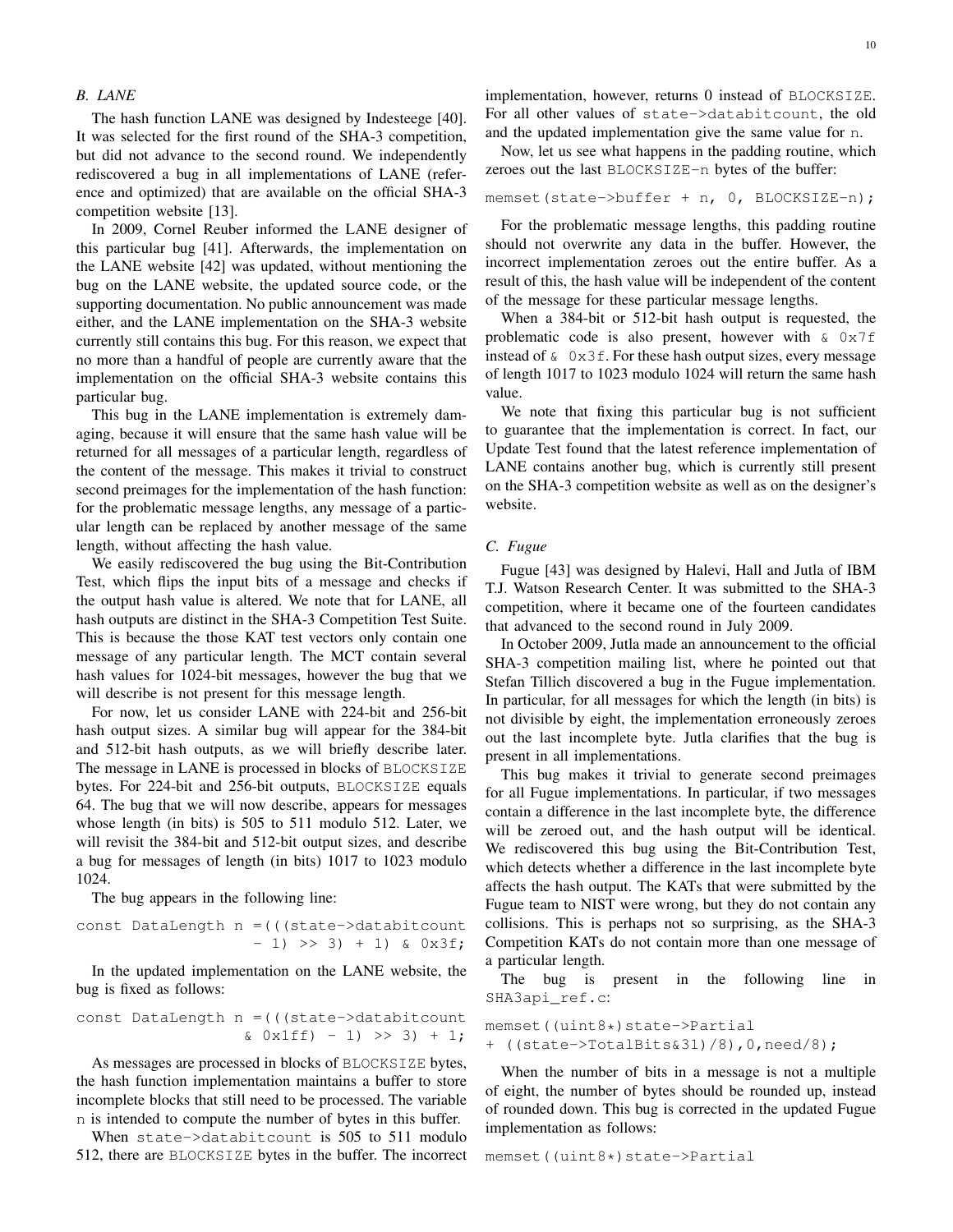+ (((state->TotalBits&31)+7)/8),0,need/8);

Note that our Bit-Exclusion Test discovered another bug in the latest Fugue implementation, which will not be discussed in this paper.

#### *D. Hamsi*

Hamsi [44] is a hash function designed by Küçük that advanced to the second round of the SHA-3 competition.

All Hamsi implementations that were submitted to the frst round of the SHA-3 competition contained a very serious bug for the 384-bit and 512-bit hash outputs, due to the fact that only half of the message bits were processed. Using the Update Test, this bug can easily be discovered. Note that this particular Hamsi bug was already pointed out by Mouha [45], however he performed no systematic analysis of unused message bits for the SHA-3 candidate implementations. Subsequently, the designer fxed this bug in the second-round implementation.

There are still bugs present in the latest second-round reference implementation on the SHA-3 competition website. To the best of our knowledge, this paper is the frst to explain these bugs. The bugs are related to the implementation of Update(), and were caught using the Update Test.

In Hamsi, messages are processed in blocks of s\_blocksize bits, which is 32 or 64 depending on size of the hash output. Incomplete blocks are stored in a buffer, and the Hamsi implementation uses state->leftbits to keep track of the number of bits in this buffer between subsequent calls to Update(). The bits2hash variable is initially the number of bits to be processed by the call to Update(), but this value is decreased when message bits are processed.

We found that there are at least four different bugs in the second-round implementation of Update (), that all need to be fxed in order to pass the Update Test:

- The state->leftbits = bits2hash statement at the end of the function is incorrect. For a zero-byte call to Update(), bits2hash would then be set to zero. But in that case, any data that might be in the buffer is discarded. The correct statement should be state->leftbits += bits2hash.
- A state->leftbits += bits2hash occurs earlier in the code of Update(), but the bits2hash value is not set to zero. This leads to an inconsistency: in this code, the bits2hash bits have already been processed (by moving them to the buffer), so bits2hash should be set to zero.
- After processing a full block of data, there is a specifc case in which internal counter state->counter is not updated. This leads to an incorrect calculation of the length of the message (which is used in the padding), and therefore an incorrect hash output.
- When data is copied to the buffer, the size of a block is expressed in bits instead of bytes. Therefore, s\_blocksize should be replaced by s\_blocksize/8. This causes a write to an array index that is out of bounds. This bug could have been detected by memory error detection tools (such as those used in

the Fortify Report [31]). However, the offending code is not accessed by the SHA-3 Competition Test Suite, in which case it would not be detected by dynamic program analysis tools.

# *E. JH*

The hash function JH [46] was designed by Hongjun Wu, and was selected as one of the fve fnalists of the SHA-3 competition. We have found the presence of a bug in all submitted versions of JH to the competition.

For messages that are not a multiple of eight bits, all JH implementations read bits outside of the bounds of the message. We detected this bug using the Bit-Exclusion Test, which fips input bits that are beyond the boundary of the message, and detects if the corresponding hash value has changed.

For all JH implementations (reference and optimized) submitted to each round of the competition, the padding does not follow the JH specifcation. According to the specifcation, the bit '1' should be appended to the end of the message, followed by a specifc number of zero bits. In the implementation of Final(), the bit '1' is added, but no zero bits are added in case of a message that is not a multiple of eight bits. Instead, the implementation will use the input bits beyond the boundary of the message for the remainder of this byte.

For the fnal-round submission of JH, a source code comment was added inside the Update() function, which indicates that the author is aware of this issue. More specifcally, it states: "assume that – if part of the last byte is not part of the message, then that part consists of 0 bits." This assumption violates the SHA-3 Competition API specifcation, which does not assume that bits outside of the message are set to zero.

No mention of this unexpected behavior is made in the change-log or the supporting documentation. Still, this behavior should clearly be considered to be a bug: input bits that are not part of the message have an effect on the fnal hash value, which means that the implementation is not consistent with the SHA-3 Competition API specification.

Interestingly, we found another bug in all frst-round and second-round implementations of JH, that was only fxed in the fnal-round implementation. Before the fnal round, the implementation only supported calls to Update() that are multiples of 512 bits, except for the last call to Update(). The functionality to handle other combinations of calls to Update() was not implemented.

In the SHA-3 Competition KATs, only one call to Update() is performed. The MCTs perform many calls to Update(), but each call consists of a message of 1024 bits. For this reason, the bug was not revealed in the SHA-3 Competition Test Suite, although our Update Test detects it easily. Note that it is unlikely to detect this bug using test cases that are based only on code coverage criteria. Coverage analysis helps to detect source code that is unreachable with certain test vectors, but it cannot be used to detect missing code.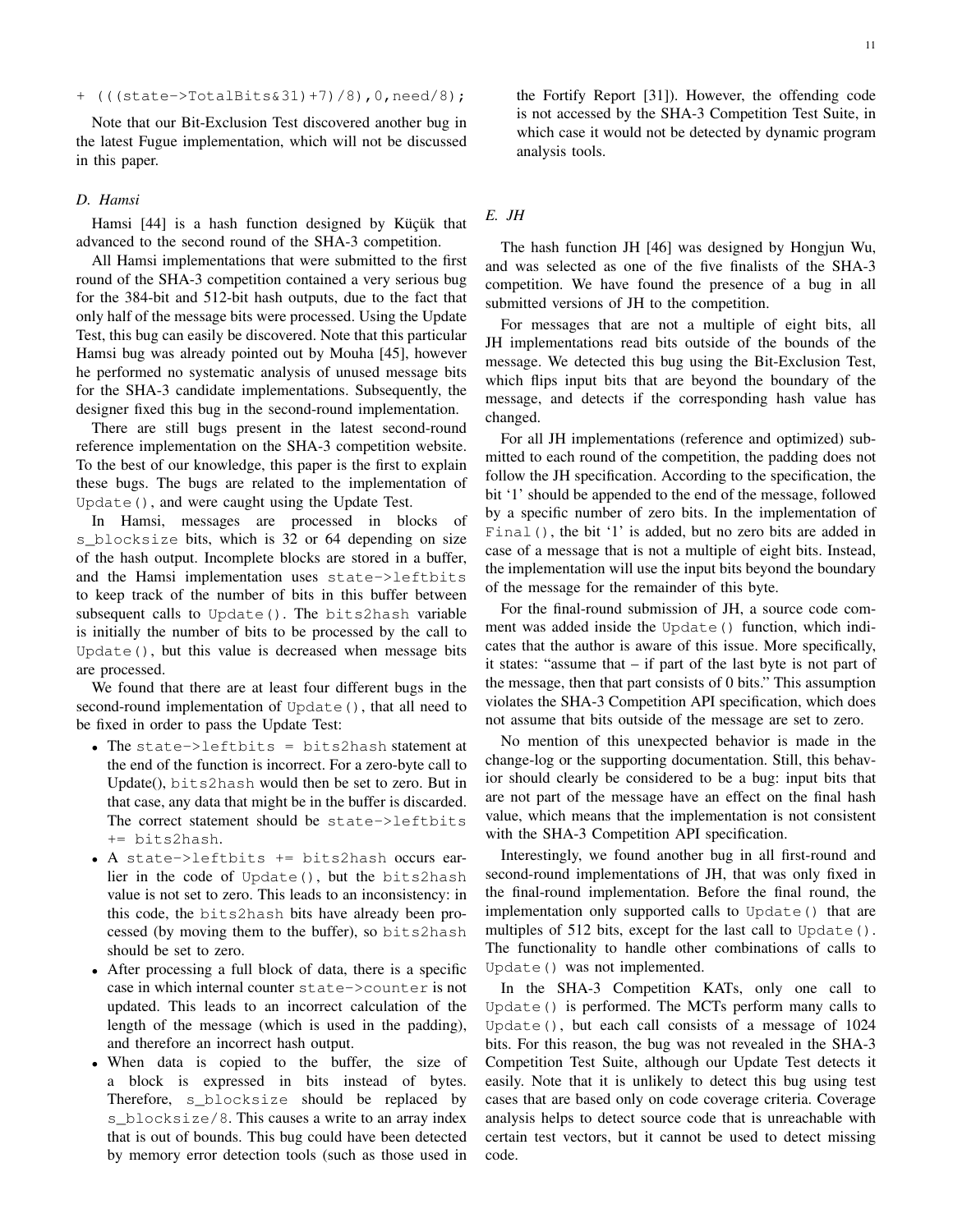#### VII. CODE COVERAGE ANALYSIS

To the best of our knowledge, there have not been any efforts to analyze the SHA-3 candidate implementations using code coverage analysis. The goal of code coverage analysis is to fnd areas of a program that are not exercised by the test vectors, and the creation of additional test cases to increase coverage, and thus to strengthen the test suite. Code coverage analysis is essential in verifcation of most safety or security-critical software, but may not be effective for some aspects of cryptographic algorithms. As noted by Langley [47]: "cryptographic functions result in abnormally straight line code, it's common for a typical input to exercise every instruction."

Nevertheless, we have identifed an area where the code coverage is meaningful and could be improved compared to the SHA-3 Competition Test Suite, at least for some SHA-3 candidate implementations. The SHA-3 Competition testing approach does not always access all instructions, in particular when the API is used to process a message "on-the-fy" in several chunks, instead of providing the entire message at once.

Using GCC in combination with its gcov tool, we computed the statement coverage and branch coverage of the SHA-3 Competition Test Suite for the SHA-3 fnalists, and compared them to the coverage of our Update Test.

As shown in Table VI, for Grøstl, JH and Skein, the coverage of our Update Test is slightly higher than that of the SHA-3 Competition Test Suite. This is because our test reaches an additional corner case related to the processing of a message in chunks using multiple calls to Update(). For Keccak, the branch and statement coverage is the same for both test suites. Interestingly, for BLAKE, our tests cover one statement less, related to the handling of an overfow in a 32-bit addition. This line is only executed when a very large message is processed, which does not happen in our test suite.

NIST encouraged submissions that provide additional functionalities, e.g., having not only a message input, but also an additional salt or key input. The C functions that implement such features are not part of the API, and are therefore not reached by the SHA-3 Competition Test Suite. Furthermore, some submissions support additional digest sizes (besides the four required ones), or messages that are longer than  $2^{64} - 1$ bits. To fnish our tests in a reasonable time, we turned on compiler optimizations (using the command-line flag  $-03$ ), which resulted in unreachable statements when functions are inlined. These are the main reasons why some source code fles in Table VI have a relatively low coverage. Nevertheless, we found that SHA-3 candidates typically achieve complete code coverage of all API-required functionality, as expected for cryptographic functions.

#### VIII. DISCUSSION

We have gained some important insights from our test suite design, experiment results, and from the detailed investigations of some of the bugs in the implementations. Ensuring the correctness of cryptographic algorithm implementations is of crucial importance to the security of information systems. To

accomplish this goal for NIST-recommended cryptographic algorithms, the NIST Cryptographic Algorithm Validation Program (CAVP) has been established [27]. Our objective was to determine if we can improve those tests by applying different methods, while ensuring that the new tests would be practical in terms of test development and execution resources. We found that we could produce signifcant improvements without requiring a prohibitive amount of time for test development, and the resulting test set size is practical for real-world use. Note that metamorphic testing has been shown to detect bugs, even in well-tested and mature software systems, because it is based on a "diverse" perspective that is not previously used by other testing techniques [48].

Another important goal of this effort was to provide a systematic approach to test cryptographic algorithm implementations, i.e., scientifc test and analysis techniques, which can be defined as "efficient, rigorous test strategies that will yield defensible results [49]." In practice, this can be achieved through approaches such as statistical testing and design of experiments methods. Cryptographic software, particularly hash algorithms, tends to consist of many bit manipulations. As discussed earlier, measurable test criteria such as statement or branch coverage do not provide much assurance for the type of software we tested, as typical cryptographic implementations have full branch coverage of the functionality that is required by the API. Furthermore, due to the lack of a test oracle, the KATs and MCTs in the SHA-3 Competition Test Suite failed to detect the bugs that are pointed out in this paper.

Despite the comprehensive SHA-3 Competition Test Suite, it did not include certain input combinations that are necessary to reveal bugs using our testing methodology. In particular, the SHA-3 Competition Test Suite either only performs one call to Hash() to process an entire message in the KATs, or processes a message in several calls to Update(), each with 1024 bits of data, in the MCTs. In our Update Test, we cover a wide range of scenarios where a message is processed in chunks, combined with the metamorphic testing approach to check for consistency. Unlike the SHA-3 Competition KATs, we also test more than one message of a particular length, which allows additional bugs to be found.

In our Bit-Contribution Test, we consider all messages of a particular size that have exactly one bit set (as in SP 500-20 for DES, see Section III), but additionally we also include the all-zero vector. When the all-zero vector is present, it becomes possible to compare the hash values of two messages that differ in one bit, and confrm that the corresponding hash value is changed.

We also introduce differences in the message buffer *beyond*  the bits that are reserved for the message in the Bit-Exclusion Test, in order to check that the corresponding hash values are *not* changed. The use of memory error detection tools can detect out-of-bound *byte* reads, but they require access to the source code which may not be available. Furthermore, the Bit-Exclusion Test also checks if the hash value is altered through out-of-bound *bit* reads inside the last byte, an API-specifc issue that cannot be revealed by memory error detection tools.

The strategy of the SHA-3 Competition Test Suite was borrowed from the CAVP for SHA-2. As explained in Section III,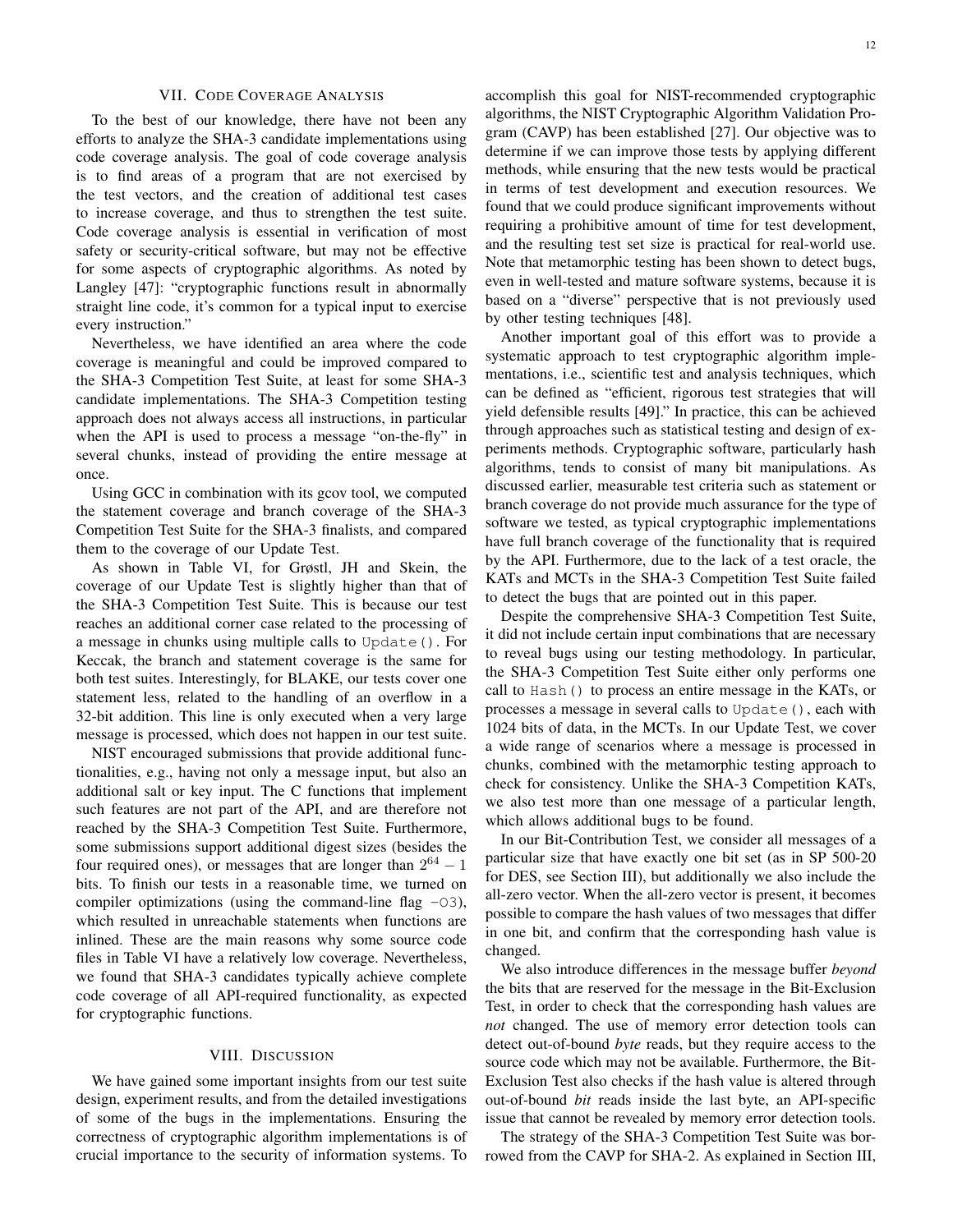TABLE VI STATEMENT AND BRANCH COVERAGE OF THE SHA-3 COMPETITION TEST SUITE, COMPARED TO OUR UPDATE TEST SUITE<sup>§</sup>

|                            | <b>Statement Coverage</b> |            |                    | <b>Branch Coverage</b> |            |                    |
|----------------------------|---------------------------|------------|--------------------|------------------------|------------|--------------------|
| Name of the SHA-3 Finalist | Number of                 | SHA-3 Test | <b>Update Test</b> | Number of              | SHA-3 Test | <b>Update Test</b> |
|                            | <b>Statements</b>         | Coverage   | Coverage           | <b>Branches</b>        | Coverage   | Coverage           |
| <b>BLAKE</b>               |                           |            |                    |                        |            |                    |
| ⊢blake ref.c               | 348                       | 96.26%     | 95.98%             | 116                    | 92.24%     | 91.38%             |
| Grøstl                     |                           |            |                    |                        |            |                    |
| ⊢Groestl-ref.c             | 152                       | 94.08%     | 96.05%             | 157                    | 89.17%     | 91.72%             |
| JH                         |                           |            |                    |                        |            |                    |
| $\vdash$ ih ref.h          | 144                       | 93.75%     | 100.00%            | 81                     | 87.65%     | 97.53%             |
| Keccak                     |                           |            |                    |                        |            |                    |
| ⊢ KeccakF-1600-reference.c | 127                       | 72.44%     | 72.44%             | 60                     | 73.33%     | 73.33%             |
| ├ KeccakNISTInterface.c    | 30                        | 93.33%     | 93.33%             | 18                     | 66.67%     | 66.67%             |
| ⊢ KeccakSponge.c           | 106                       | 82.08%     | 82.08%             | 78                     | 66.67%     | 66.67%             |
| Skein                      |                           |            |                    |                        |            |                    |
| $\vdash$ SHA3api_ref.c     | 38                        | 68.42%     | 68.42%             | 18                     | 38.89%     | 47.06%             |
| ⊢skein.c                   | 270                       | 20.74%     | 22.22%             | 102                    | 19.61%     | 20.59%             |
| ⊢skein block.c             | 183                       | 30.60%     | 30.60%             | 42                     | 33.33%     | 33.33%             |

§ Several implementations have functions that are not part of the API, and are therefore not reached by the test suites.

this test suite was designed to ensure structural coverage of any table that may be used in the implementation by exercising every table entry. We note that such structural coverage would still be ineffective for this type of programs due to the nonexistence of a test oracle. Simply observing a message digest or hash value produced by a test vector does not provide any information about its correctness.

Our intention is not to criticize the existing approaches to testing cryptographic functions, but to point out their shortcomings and suggest several areas of improvement. Our approach provides insights into how to design highly effective test suites for testing cryptographic algorithms, and to signifcantly reduce the number of required test cases without sacrificing their fault-finding effectiveness.

An interesting topic for future work is to extend our testing approach to other cryptographic algorithms. In general, when certain input bits must have a high probability to affect certain output bits, the Bit-Contribution Test may be used. When certain input bits should not affect the output, the Bit-Exclusion Test may be considered. The Update Test can be useful to test the processing of a message in multiple fragments. Note that domain-specifc knowledge about cryptographic algorithms is required to develop a testing approach, and that the specifc customization and the effectiveness of the approach is dependent on the specifcation of that particular algorithm and the properties that may be used to develop the tests.

#### IX. CONCLUSIONS

Based on the framework of metamorphic testing, we have described a systematic method for developing tests for cryptographic hash function implementations, and applied this method to test all software implementations submitted to the NIST SHA-3 competition. The test development method begins with the main cryptographic properties that hash functions should satisfy: (second-)preimage resistance, collision resistance, and function behavior. We devise test cases that try to violate these properties for the *implementations* of these hash functions.

To assess the effectiveness of our tests in discovering bugs, we revisited the NIST SHA-3 competition. NIST determined that 51 submissions to the SHA-3 competition met the minimum submission requirements, and made them available on-line. In spite of the initial selection and testing by the submitters and by NIST, we have found bugs in 25 out of the 51 initial reference implementations. The percentage of bugs that we found is more or less consistent for the updated reference implementations, where we have found bugs in 16 out of 35 updated implementations.

One of the primary strengths of our approach is that it uses a practical number of test cases, yet detects complex faws that were either previously unknown or only discovered years after release. Our tests are also roughly four times faster than the SHA-3 Competition Test Suite on a single core, even though we compute a larger number of hash values. This is primarily due to the fact that our test cases involve relatively short messages as input. Furthermore, unlike some traditional test suites developed for verifying cryptographic functions, our test cases are independent of each other and thus can easily be run in parallel. Finally, our tests can also be applied in the practically-relevant scenario where the source code or hardware description of the implementations are not available.

#### ACKNOWLEDGMENT

The authors would like to thank Lily Chen, Çağdaş Çalık, Meltem Sönmez Turan, Apostol Vassilev, and their NIST colleagues for their useful comments and suggestions. This work was partially supported by NIST ITL grant 70NANB17H035. Products may be identifed in this document, but identifcation does not imply recommendation or endorsement by NIST, nor that the products identifed are necessarily the best available for the purpose. Responsible disclosure: to the best of our knowledge, none of the SHA-3 candidate algorithms are used in commercial products, except for Keccak, which became the SHA-3 standard. However, we did not identify bugs in the reference implementations of Keccak.